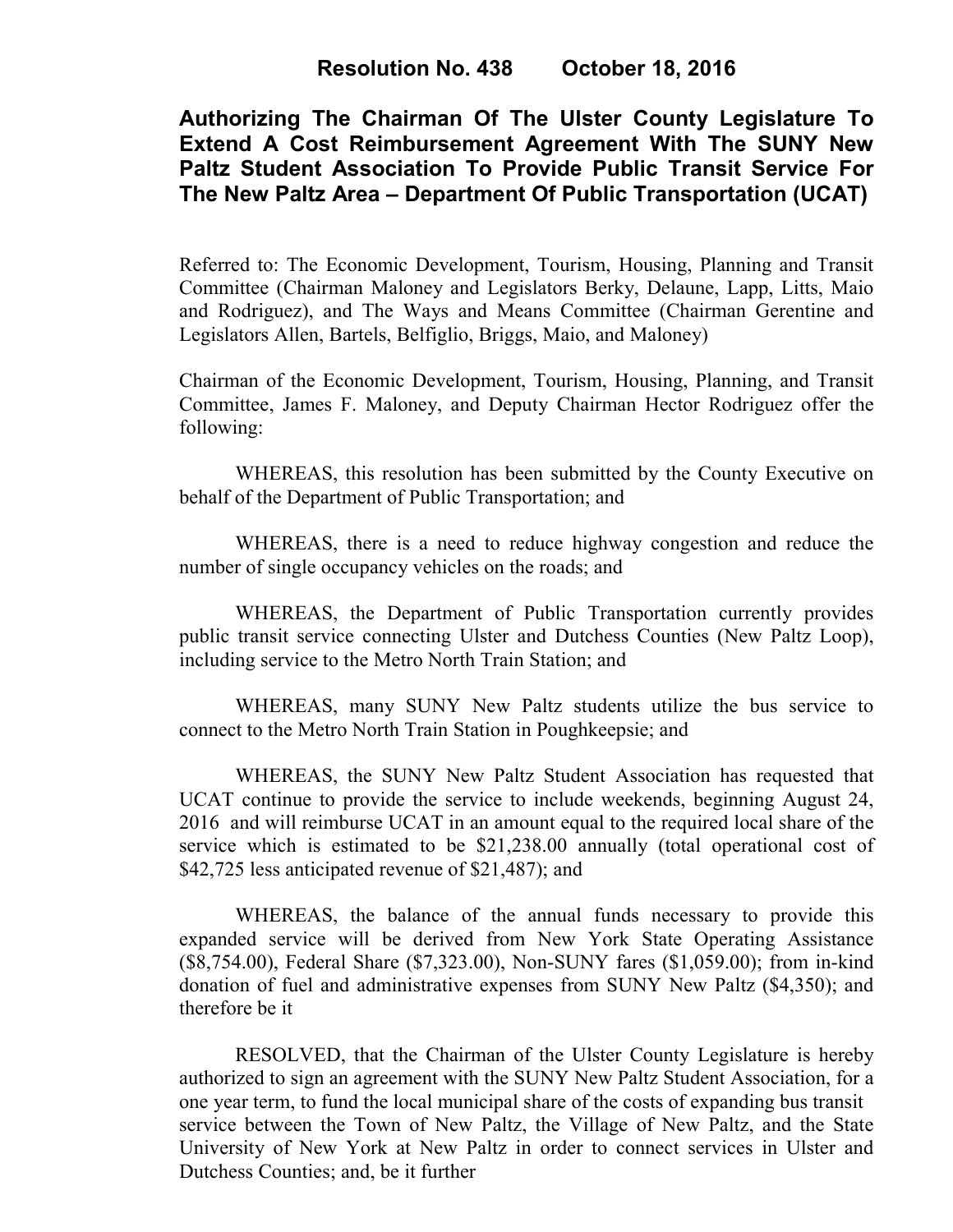### **- Page 2 -**

### **Resolution No. 438 October 18, 2016**

## **Authorizing The Chairman Of The Ulster County Legislature To Extend A Cost Reimbursement Agreement With The SUNY New Paltz Student Association To Provide Public Transit Service For The New Paltz Area – Department Of Public Transportation (UCAT)**

RESOLVED, that continuation of this expanded service is contingent upon the local operating funds being provided by the SUNY New Paltz Student Association and bus fares being available and adequate to cover the costs of the service; and, be it further

RESOLVED, that if funding for this service is inadequate or discontinued, then the service and/or positions will be eliminated as well,

and move its adoption.

#### ADOPTED BY THE FOLLOWING VOTE:

AYES: 20 NOES: 0 (Absent: Legislators Delaune, Gerentine, and Maloney)

Passed Committee: Economic Development, Tourism, Housing, Planning and Transit on October 3, 2016

Passed Committee: Ways and Means on October 13, 2016

FINANCIAL IMPACT: \$14,241.00 – BUDGETED 2016 APPROPRIATION DOLLARS \$14,241.00 – BUDGETED 2016 REVENUE DOLLARS

\$42,725.00 – BUDGETED 2017 APPROPRATION DOLLARS \$42,725.00 – BUDGETED 2017 REVENUE DOLLARS